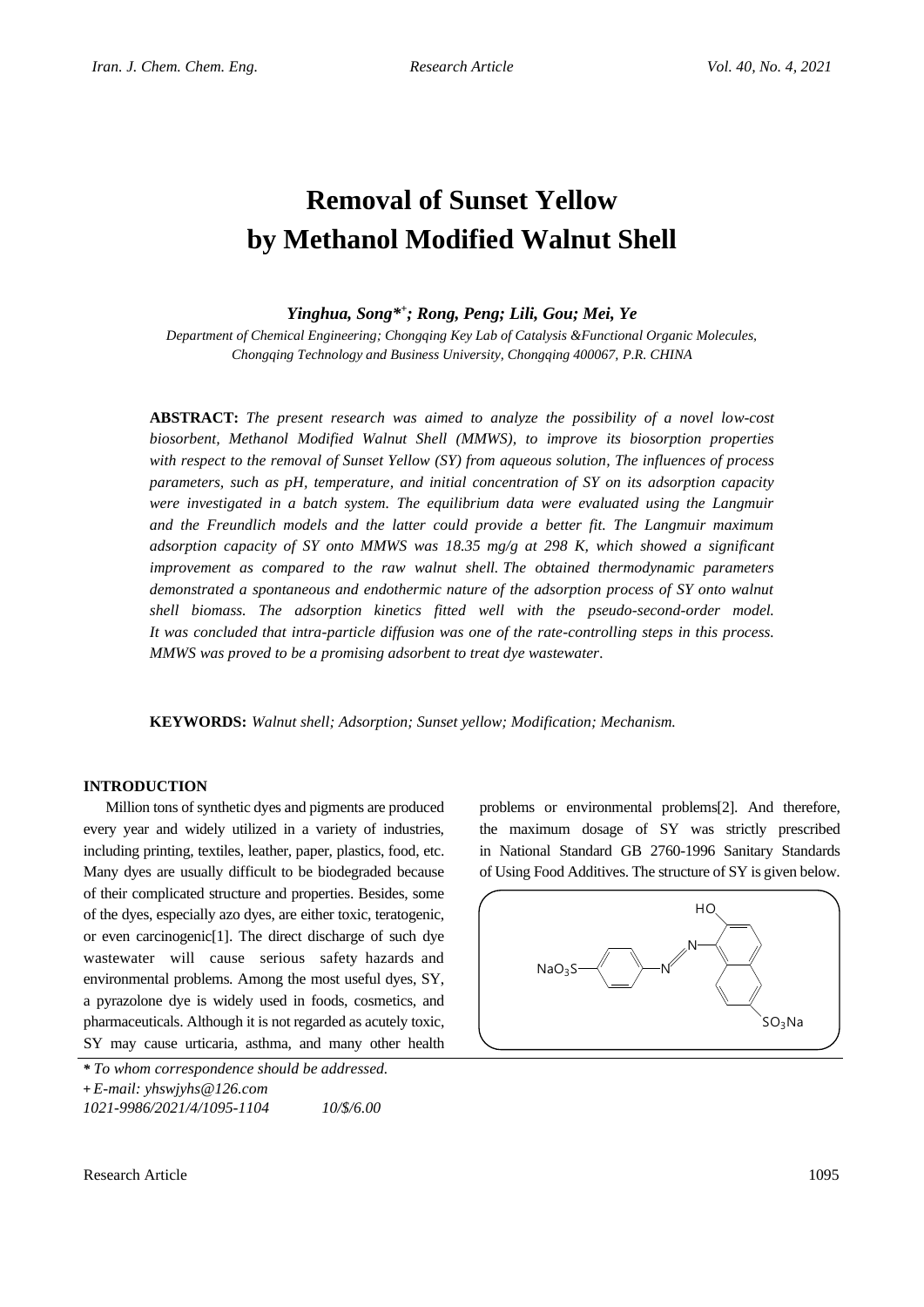At present, many technologies have been developed to remove dyes from wastewater, including advanced oxidation, aerobic and anaerobic digestion, adsorption, membrane filtration, and flocculation [3]. Among these methods, adsorption shows good performance for the treatment of dye wastewater. Activated carbon is the most widely used adsorbent to remove dyes because it shows good adsorption properties and chemical stability. Since the operation cost is still very expensive, people are trying to find more economical and efficient adsorbents to accomplish it. And now an alternative has been successfully explored from different agricultural and forestry wastes such as peanut husk [4-5], internal almond shell [6], sawdust [7], banana peel [8], coconut coir dust [9], etc.

Walnut shell, an abundant agricultural residue, has been successfully used to remove contaminants from wastewater due to its good adsorption property, excellent mechanical strength, and good chemical stability. Efficient removal of metal ion of Cr(VI) [10] and dye of methylene blue from aqueous solution[11-12] have been achieved by introducing a walnut shell as a low-cost adsorbent directly. However, Because of two major limitations, the raw walnut shell may not be suitable for direct use as a good natural adsorbent. Firstly, the soluble component in the walnut shell will dissolve in water, and make the water appear light yellow; secondly, long-term contact with water will cause the walnut shell to be decomposed in the bulk solution and give off an unpleasant smell. Furthermore, an appropriate chemical modification of biosorbents has been proved to be effective to improve the impurity removal efficiency [13-17]. And researchers have found that the adsorption performance of the walnut shell towards different dyes could be efficiently improved by chemically modification with epichlorohydrin and diethylenetriamine [18], and by being impregnated with nano-magnetite Fe<sub>3</sub>O<sub>4</sub>[19].

Conducted preliminary studies revealed that the raw walnut shell rarely or never adsorbed SY. And therefore, modification chemically with methanol was introduced to prepare a kind of new adsorbent, and its abilities to remove SY from aqueous solutions were compared depending on the initial SY concentration, contact time, and temperature. The mechanisms were deduced with equilibrium, kinetics, and thermodynamics. The work aims at developing an economic and promising biosorbent from the walnut shell for the removal of dyes in wastewater.

## **EXPERIMENTAL SECTION**

## *Preparation of Methanol Modified Walnut Shell (MMWS)*

The walnut shell used in this work was purchased from a local farmers' market. The walnut shell was first immersed in water for 24 h, and then rinsed thoroughly with deionized water to remove impurities dissoluble in water. After that, it was placed in an air-circulating oven and dried for 24 h at 60 ℃. To obtain the adsorbent with uniform particle size, the walnut shell was grounded and sieved below 60 mesh size.

50 mL of methanol (AR) and 0.6 mL of HCl (AR) were mixed with 1.0 g of the raw walnut shell. Then the mixture was placed in a water bath to react for 3.5 h at the temperature of (75 ± 1) °C. The obtained methanol-modified walnut shell (MMWS) was filtered and rinsed thoroughly with deionized water until the effluent was neutral. And then it was finally dried in an oven for 24 h at 60 ℃ and kept in a dryer.

The modification process can be expressed as follow [20]. This method was based on an alfalfa biomass modification to remove lead [21].

#### *Chemicals*

1.0 gram of SY (Analytical Reagents Grade) was dissolved into 1 L of deionized water to prepare the stock solution, which was then diluted to the desired concentration ranging from 50 to 300 mg $\cdot$ L<sup>-1</sup>to prepare sample solutions. The initial pH of sample solutions was adjusted by pH meter (FE20, Mettler Toledo) to a preset value  $(1.00 - 12.00) \pm 0.10$  through 1.0 mol/L of the sodium hydroxide or hydrochloric acid solution before the adsorbent was added.

#### *Adsorption studies*

0.2 g of MMWS was added to 100 mL of SY solutions at the desired concentration in conical flasks, which were agitated on a shaker(SHA-C Digital Display Thermostatic Oscillator, Jiangsu Dazhong Instrument Co. Ltd, China) at constant 100 rpm and constant temperature. Test samples were taken from the mixture to determine the residual concentration of SY solution at 482 nm spectrophotometrically (UV1102 Spectrophotometer, TECHCOMP, China). All experiments were repeated three times to ensure the accuracy of the data and average values were used for subsequent analysis.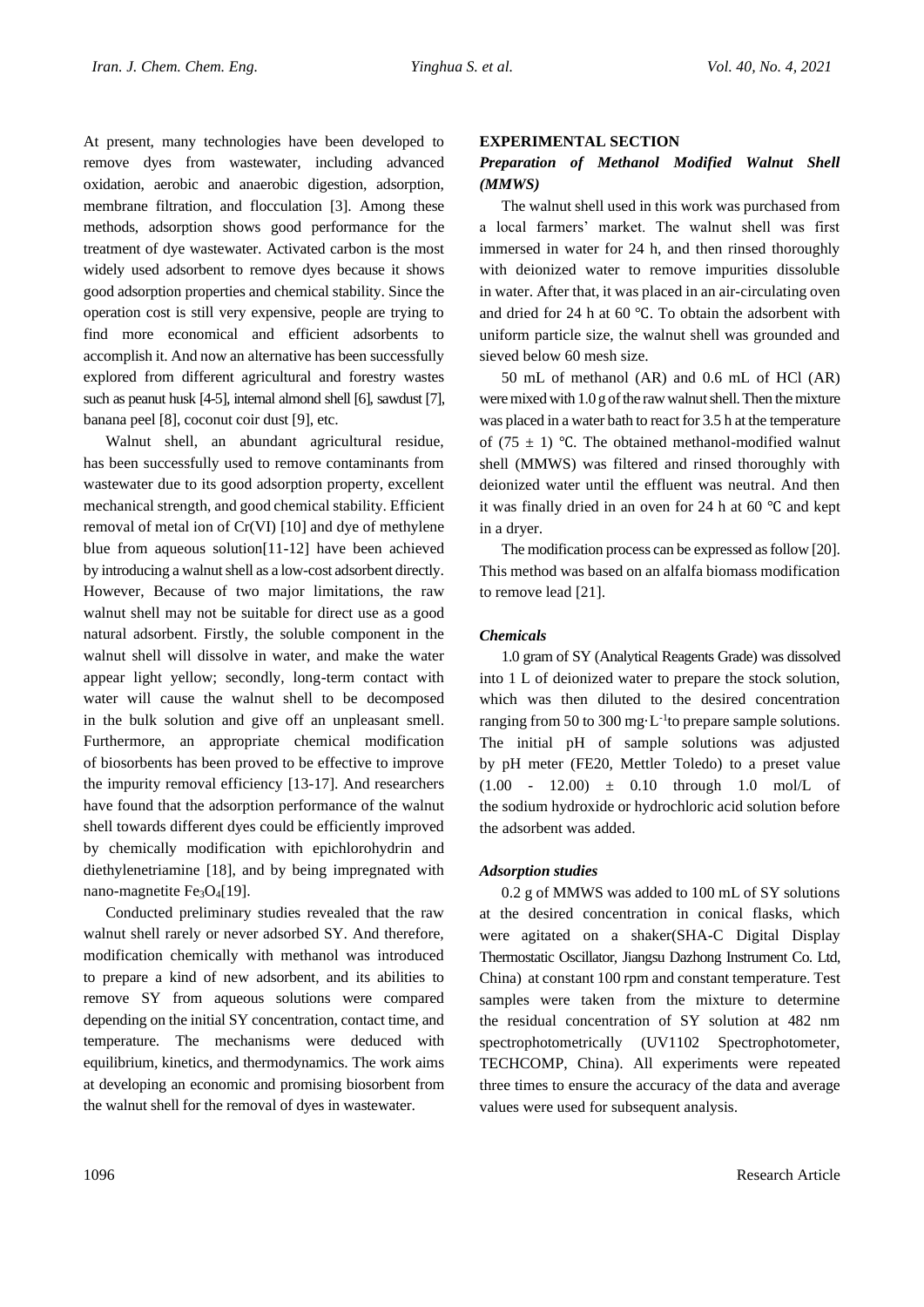$$
Cell \text{---} \text{COOH} + \text{CH}_3\text{OH} \stackrel{\text{---}{H}^+} \blacktriangleright \text{Cell} \text{---} \text{COOCH}_3 + \text{H}_2\text{O}
$$

*Fig. 1: The preparation scheme of MMWS.*

The adsorption capacity  $q$  (mg·g<sup>-1</sup>) was calculated in the following.

$$
q = \frac{v(c_0 - c_t)}{m} \tag{1}
$$

Where  $c_0$  (mg/L) is the initial concentration,  $c_t$  (mg/L) is the concentration at time  $t$ ,  $v$  (L) the volume of SY solution and  $m$  is the weight of the MMWS used(g).

For isotherms studies, 0.2 g of MMWS was added to a series of flasks containing 100 mL of SY solution at the desired concentration. The adsorption was conducted at a temperature of 298, 313, and 328K for 4.5 h, respectively.

The Langmuir, the Freundlich, and the Temkin isotherms were used to describe the present system in this work. Non-linear forms of adsorption isotherms were presented in the following.

$$
q_e = \frac{q_{max} K_L c_e}{1 + K_L c_e}
$$
 (2)

$$
q_e = k_F c_e^{1/n}
$$
\n
$$
RT
$$
\n(3)

$$
q_e = \frac{RT}{b} \ln K_T + \frac{RT}{b} \ln c_e
$$
 (4)

Where  $c_e$  (mg/L) is the equilibrium SY concentration,  $q_e$  $(mg/g)$  *is the capacity at equilibrium,*  $q_{max}$  *(mg/·g) is the* maximum Langmuir adsorption capacity, *K<sup>L</sup>* (L/mg) the Langmuir equilibrium constant, *k<sup>F</sup>* (L/mg) the Freundlich equilibrium constant, *n* (dimensionless) a constant related to the heterogeneity of the adsorbent, b (J/mo ) the Temkin constant related to the heat of adsorption,  $K_T$  ( $L/g$ ) the Temkin isotherm constant, R (8.314 J/mol.K) the ideal gas constant and T (K) is the absolute temperature of the solution.

For kinetic studies, solutions with the same initial SY concentration were added into a series of flasks, an individual flask was taken out to measure the residual concentration at each predetermined time interval.

The pseudo-first order[22], pseudo-second-order [23], the intraparticle diffusion[24], and the Elovich models were proposed to elucidate the rate-controlling step of this process.

$$
q_t = q_e \left( 1 - e^{-k_1 t} \right) \tag{5}
$$

$$
q_t = \frac{k_2 q_e^2 t}{1 + k_2 q_e t} \tag{6}
$$

$$
q_t = k_p t^{0.5} + C \tag{7}
$$

$$
q_{t} = \frac{1}{\beta} \ln \left( \alpha \beta \right) + \frac{1}{\beta} \ln \left( t \right) \tag{8}
$$

Where  $q_t$  (mg/g) is the adsorption capacity at time  $t$  (min<sup>-1</sup>),  $q_e$  (mg/g) is the calculated capacity.  $k_l$  (min<sup>-1</sup>) is the rate constant for the first order,  $k_2$  (g/mg·min) the rate constant for the second-order,  $k_p$  (mg/min<sup>1/2</sup>·g) the rate constant for the intraparticle diffusion models, *C* (mg/g) is a parameter related to the boundary layer,  $\alpha$  (mg/g.min) is the initial adsorption rate, and  $\beta$  (g/mg) is the Elovich constant.

The kinetic and isotherm data were nonlinearly fitted using the software of Microcal OriginPro 8.5.1.

#### *Determination of thermodynamic parameters*

Thermodynamic parameters, including free energy change ( $\Delta G$ ), enthalpy ( $\Delta H$ ), and entropy change ( $\Delta S$ ) are vital to determine spontaneity and heat changes of an adsorption process. The isosteric enthalpies Δ*H*  were given by the Clausius-Clapeyron equation[25]. The Gibbs free energy values  $\Delta G$  (kJ/mol) for a system where equilibrium data could be fitted with the Freundlich isotherm can be calculated using Eq. 10 [26]. The entropy change Δ*S* (J/mol.K) was obtained by the Gibbs-Helmholtz equation [26].

$$
\ln c_e = \frac{\Delta H}{RT} + \text{const} \text{an} t \tag{9}
$$

$$
\Delta G = -nRT \tag{10}
$$

$$
\Delta S = (\Delta H - \Delta G)/T \tag{11}
$$

Where  $T(K)$  is the absolute temperature,  $R(8.314 \text{J/mol.K})$ the universal constant and *n* is the Freundlich constant.

Research Article 1097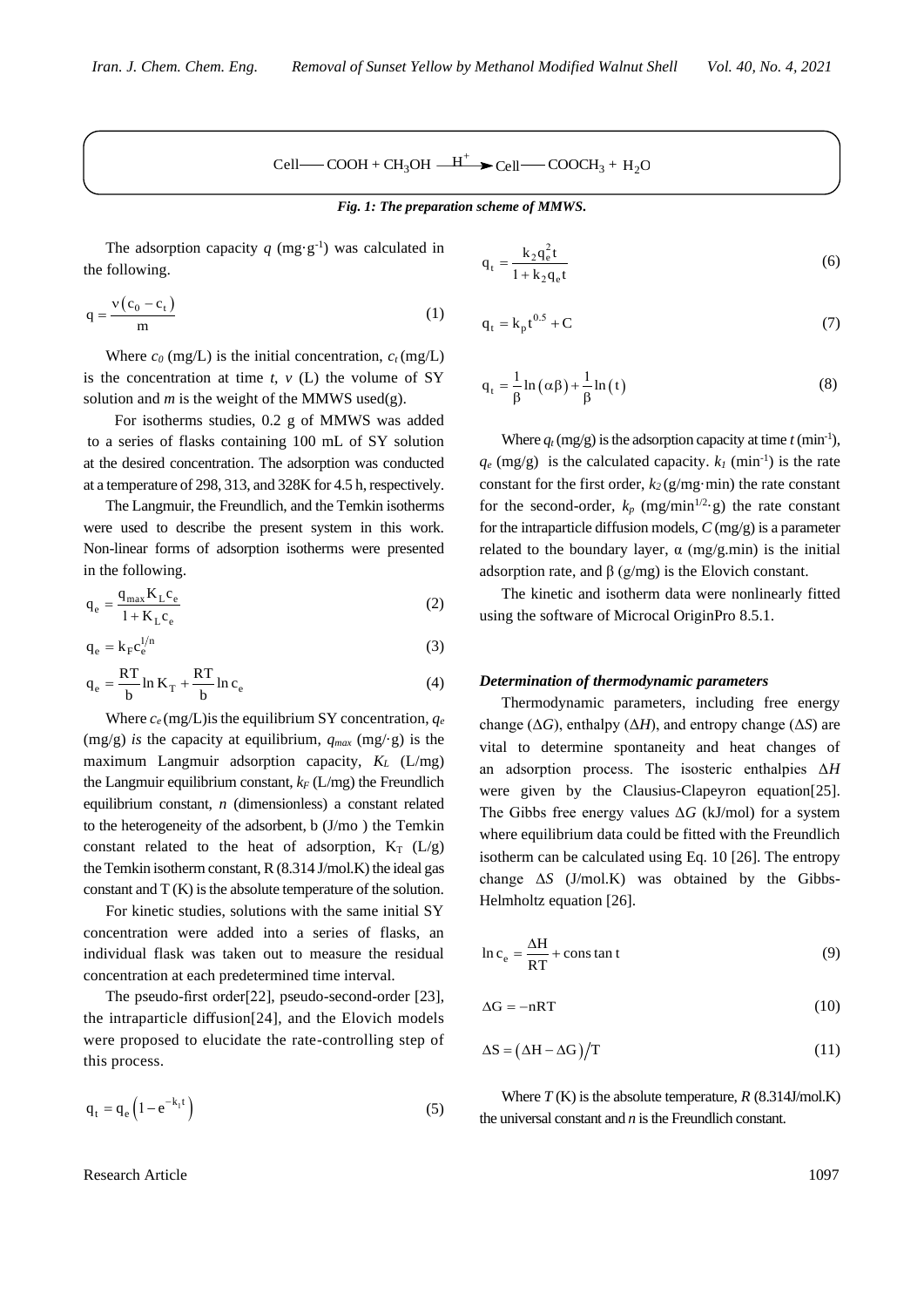

*Fig.* 2: *Effect of pH on the adsorption of SY*  $(T = 298 K, c_0 =$ *104.4 mg·L-1 , contact time = 4.5 h, rpm = 100)*

## **RESULTS AND DISCUSSION**

#### *Effect of Initial pH of the solution*

As shown in Fig. 2, pH showed a significant effect on the adsorption of SY onto MMWS. The adsorption of SY decreased sharply with increasing pH from 1.0 up to 8.0, with an optimum value at pH 1.0-2.0. Blank experiments were also conducted under different pH values at the same time, and the solution was found to be clear without any turbidity and opalescent effects, and the concentration of the solution kept also unchanged, which could indicate that there was no chance of the precipitation or conversion of the form of the dye in acid.

In the aqueous solution, SY is dissolved and the sulfonate groups of the anionic  $dye(D-SO<sub>3</sub>Na)$  are dissociated and converted to anionic ions( $D-SO<sub>3</sub>$ )[27-28]. At low pH values, the enhanced protonation of -NH<sup>2</sup> on the surface of MMWS made it positively charged, which would be favorable for the association between the positively charged surface of MMWS and the negative SY molecules. With increasing pH values, protonation reduced and the surface of MMWS became more negatively charged, the dominant electrostatic repulsive force would inhibit the diffusion of SY onto MMWS. Furthermore, the anionic dye must be in competition with the OH-in the solution at high pH values. Similar behaviors were also reported in the adsorption of SY onto other adsorbents [28-30] and methyl orange onto aminated pumpkin seed powder[31].

## *Effect of Contact Time*

The removal of SY by MMWS was performed



*Fig. 3: Effect of contact time on the adsorption of SY (T = 298K, pH = 1.9, rpm = 100).*

with the initial concentrations of SY varied from 52.9 to 207.9 mg/Lat temperature 298 K and results are shown in Fig.3.

As seen, the adsorption of SY proceeded very fast in the first 40 minutes and then tapered off to approach equilibrium finally at about 100 minutes. The initial high rate was due to numerous vacant sites available on the surface of MMWS at early stages. Then with increasing time, these vacant sites were gradually occupied, the repulsive forces between SY molecules and solution increased, the adsorption process became slower [32].

The equilibrium uptake capacity of the MMWS increased from 3.15 to 5.24 mg/g when the initial SY concentration increased up to 207.9 mg/L. The increase in initial SY concentration enhances the interaction force, which will provide an important driving force to overcome all mass transfer resistance[33-34].

#### *Adsorption Isotherms Parameters*

The adsorption isotherms of MMWS were depicted in Fig.4, together with the nonlinear fit with the Freundlich isotherm model. As observed from Fig.4, the adsorption capacity increased with increasing temperature from 298 K to 328 K, which indicated that the adsorption of SY onto MMWS was endothermic.

The adsorption parameters were calculated using Eqs. (2–4) were presented in Table 1. The correlation coefficient  $\mathbb{R}^2$  values confirmed that the Freundlich isotherm exhibited a much better fit to the equilibrium data under the studied conditions (all near 0.99), which indicated a heterogeneous MMWS surface and the existence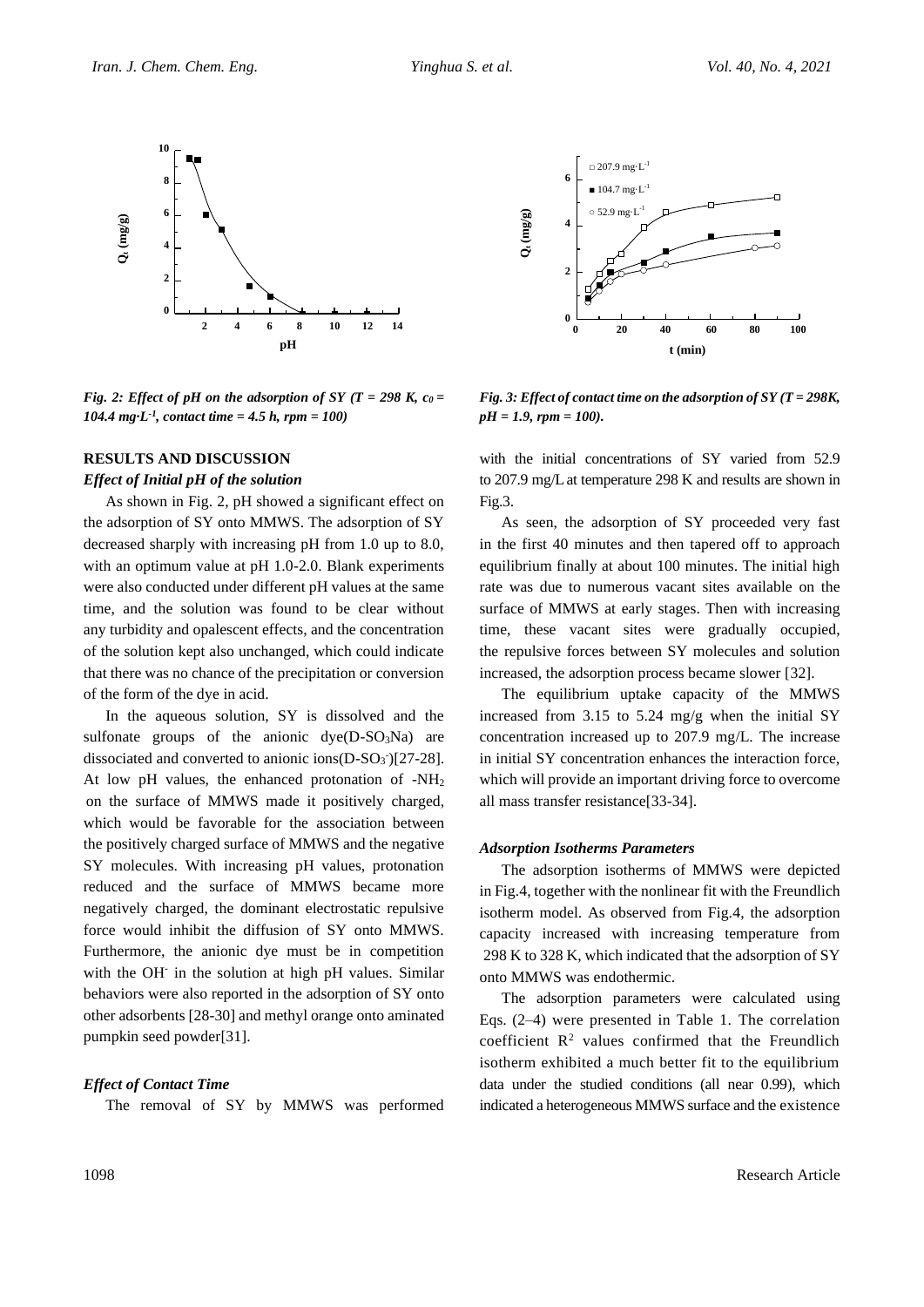| T/K | Langmuir                               |                                    |                | Freundlich |        |        | Temkin                |                      |                |
|-----|----------------------------------------|------------------------------------|----------------|------------|--------|--------|-----------------------|----------------------|----------------|
|     | $q_{max}$ / mg $\cdot$ g <sup>-1</sup> | $10^2K_L/L \cdot$ mg <sup>-1</sup> | $\mathbb{R}^2$ | n          | $k_f$  | $R^2$  | $10^2$ K <sub>T</sub> | $b/J \cdot mol^{-1}$ | $\mathbb{R}^2$ |
| 298 | 18.35                                  | 0.76                               | 0.9906         | 1.716      | 0.5098 | 0.9870 | 5.98                  | 544.81               | 0.9854         |
| 313 | 16.34                                  | 1.32                               | 0.9748         | 1.938      | 0.7770 | 0.9945 | 7.90                  | 597.50               | 0.9744         |
| 328 | 15.67                                  | 1.61                               | 0.9483         | 2.061      | 0.9551 | 0.9903 | 9.47                  | 641.77               | 0.9708         |





*Fig. 4: Adsorption isotherms of SY on MMWS ( pH = 1.5, contact time = 4.5 h, rpm = 100).*

of interactions between adsorbed molecules[35]. This result was also confirmed by the high correlation coefficient  $\mathbb{R}^2$ values of Temkin isotherm(all above 0.96)[36]. For that reason, the nonlinear fit with the Langmuir isotherm was not given in Fig.4. The values of the Freundlich constant,  $k_f$ , also increased with increasing temperature, which showed an easier uptake of SY by MMWS at higher temperatures [37]. *n* values greater than 1 were high enough for SY adsorption onto MMWS[38].

The Langmuir maximum adsorption capacity of MMWS for SY listed in Table 1 was 18.35 mg  $\cdot$  g<sup>-1</sup> at 298 K, which was improved significantly when compared with that of the raw walnut shell (almost zero for SY adsorption).

#### *Thermodynamic parameters*

Thermodynamic parameters were calculated with Eqs.(9-11) and the results were shown in Table 2. The isosteric enthalpies Δ*H* were calculated from the slope of the straight line between ln*c<sup>e</sup>* vs. 1*/T*(Fig.5) at different adsorption levels. As can be deduced from Table 2, positive values of all enthalpies < 40 kJ/mol confirmed an endothermic nature of SY adsorption onto MMWS

Enthalpies declined with loading suggested that the MMWS had a heterogeneous surface [25].

The spontaneous nature of the adsorption process was further confirmed by the negative values of Δ*G*. The positive values of Δ*S* reflected the affinity of MMWS to SY and also indicated the increased randomness  $298K$  at the MMWS/solution and adsorption medium interface. <sup>328K</sup> Similar findings were reported in other literature [39-40].

#### *Kinetic parameters of adsorption*

The kinetic parameters, k1, k2, and qe, are calculated by non-linear regression analysis of Eqs. 5-8 were compared in Table 3, together with the correlation coefficients R2. It was observed that the pseudo-second-order model gave a better fit than the pseudo-first-order model for SY adsorption onto MMWS, this behavior is supported by the higher correlative coefficient R2 and the better agreement between  $qe_{cal}$ , and  $q_{exp}$ . Besides, the Elovich equation also agreed well with the experimental data (all R2 values above 0.97). Given that, a chemical interaction between SY and MMWS based on electron exchange or charge sharing may be happening besides physical adsorption in this process. Similar results have been reported for bezathren adsorption onto bentonite, methylene blue onto clay, and malachite green onto sphagnum peat moss [36, 41-43]. As shown in Fig.6 and Table 3, the adsorption kinetics of SY on MMWS could be described by 2 consecutive steps. The qt in the first portion increased rapidly with time due to the fast film mass transfer of SY from the bulk solution to the surface of MMWS. The second portion demonstrated a gradual adsorption stage from the outer surface to the inside of MMWS, where the intraparticle diffusion is rate-limited [44,45]. As expected, the rate constants kp decreased from external to intraparticle diffusion. Similar discoveries were observed for other systems [46-49].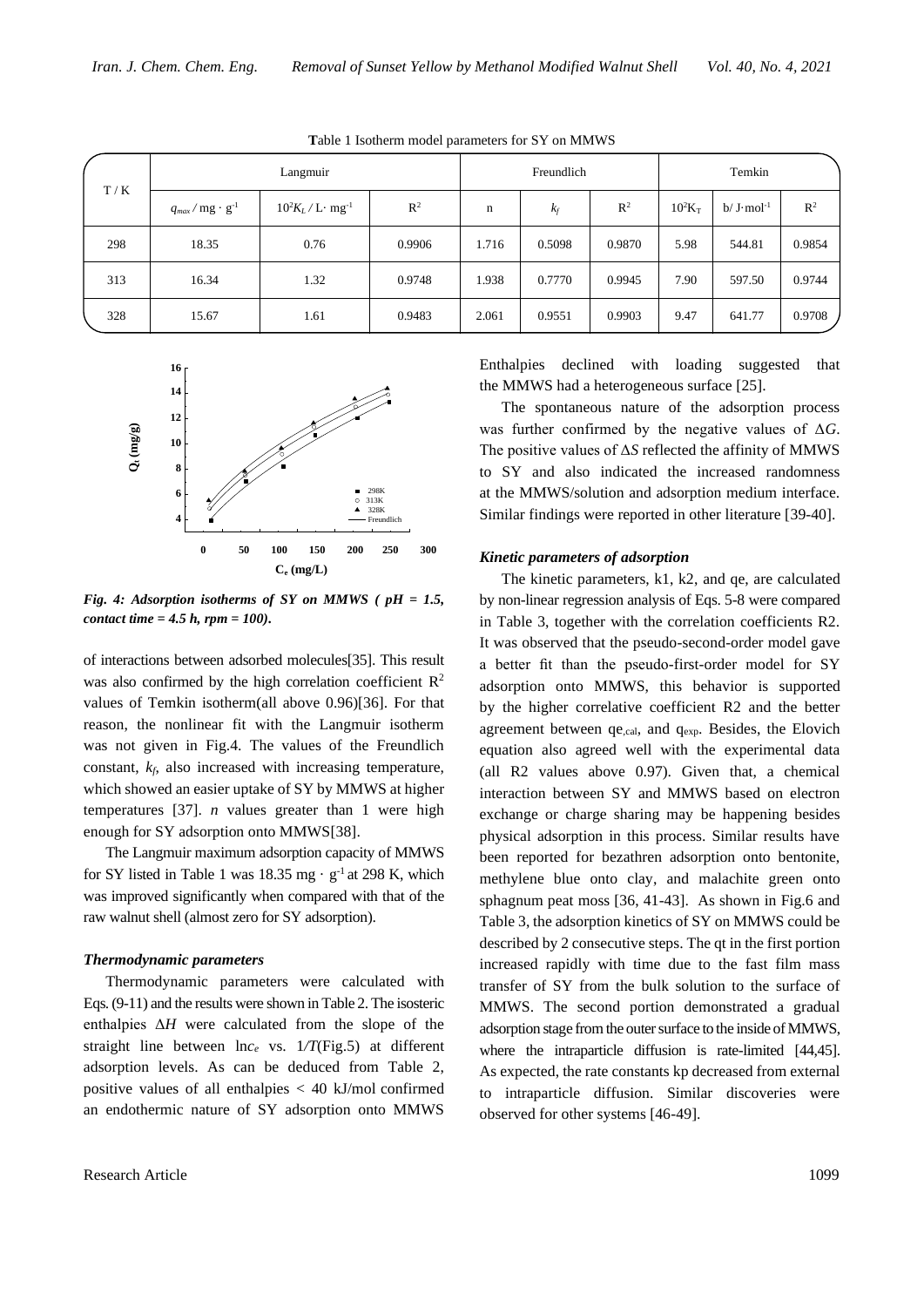| $\tilde{\phantom{a}}$<br>.<br>$\cdot$<br>$\tilde{\phantom{a}}$ |                      |                      |         |         |                      |       |       |
|----------------------------------------------------------------|----------------------|----------------------|---------|---------|----------------------|-------|-------|
|                                                                | $\Delta H$ [ kJ/mol] | $\Delta G$ [ kJ/mol] |         |         | $\Delta S$ [J/mol·K] |       |       |
| $q_e$ [ $mg/g$ ]                                               |                      | 298K                 | 313K    | 328K    | 298K                 | 313K  | 328K  |
|                                                                | 13.75                | $-4.25$              | $-5.04$ | $-5.62$ | 65.00                | 61.89 | 59.06 |
| 10                                                             | 7.25                 |                      |         |         | 61.89                | 36.74 | 35.06 |
| 15                                                             | 3.44                 |                      |         |         | 59.06                | 27.12 | 25.88 |

*Table 2: Thermodynamic properties of the systems tested.*

| Model                   |                                       |                                                     | Initial SY concentration / mg/L |        |        |  |
|-------------------------|---------------------------------------|-----------------------------------------------------|---------------------------------|--------|--------|--|
|                         |                                       | 52.9                                                | 104.7                           | 207.9  |        |  |
|                         | $k_1$ (10 <sup>-2</sup> )             | Rate constant, $min^{-1}$                           | 4.46                            | 4.50   | 4.31   |  |
| First order kinetic     | $q_{e,cal}$                           | Equilibrium capacity, mg/g                          | 3.09                            | 3.68   | 5.37   |  |
|                         | $\mathbb{R}^2$                        | Correlation coefficient                             | 0.9702                          | 0.9595 | 0.9857 |  |
|                         | $k_2$ (10 <sup>-2</sup> )             | Rate constant, $g/mg·min$                           | 1.13                            | 0.97   | 0.64   |  |
| Second order kinetic    | $q_{e,cal}$                           | Equilibrium capacity, mg/g                          | 3.90                            | 4.64   | 6.72   |  |
|                         | $\mathbb{R}^2$                        | Correlation coefficient                             | 0.995                           | 0.9905 | 0.9891 |  |
|                         | $k_{pI}(10^{-1})$                     | Rate constant, mg/min $^{1/2}$ ·g                   | 0.54                            | 0.69   | 0.70   |  |
| Intraparticle diffusion | $R_1^2$                               | Correlation coefficient                             | 0.9997                          | 0.9943 | 0.9963 |  |
|                         | $k_{p2}(10^{-1})$                     | Rate constant, mg/min $^{1/2}$ ·g                   | 0.27                            | 0.32   | 0.30   |  |
|                         | $R_2^2$                               | Correlation coefficient                             | 0.9973                          | 0.8962 | 0.8942 |  |
| Elovich                 | Rate constant $,mg/g·min$<br>$\alpha$ |                                                     | 0.38                            | 0.46   | 0.61   |  |
|                         | β                                     | the Elovich constant, g/mg                          | 1.19                            | 0.99   | 0.66   |  |
|                         | $\mathbb{R}^2$                        | Correlation coefficient                             | 0.9933                          | 0.9835 | 0.9786 |  |
| $q_{\rm e,exp}$         |                                       | Experimental data of the Equilibrium capacity, mg/g | 3.93                            | 4.63   | 6.55   |  |

## *Table 3: Statistical results of the application of the kinetic models.*





*Fig. 5: Isosteric enthalpies of adsorption of SY on MMWS. Fig. 6: Intra-particle diffusion model plots at different initial concentrations.*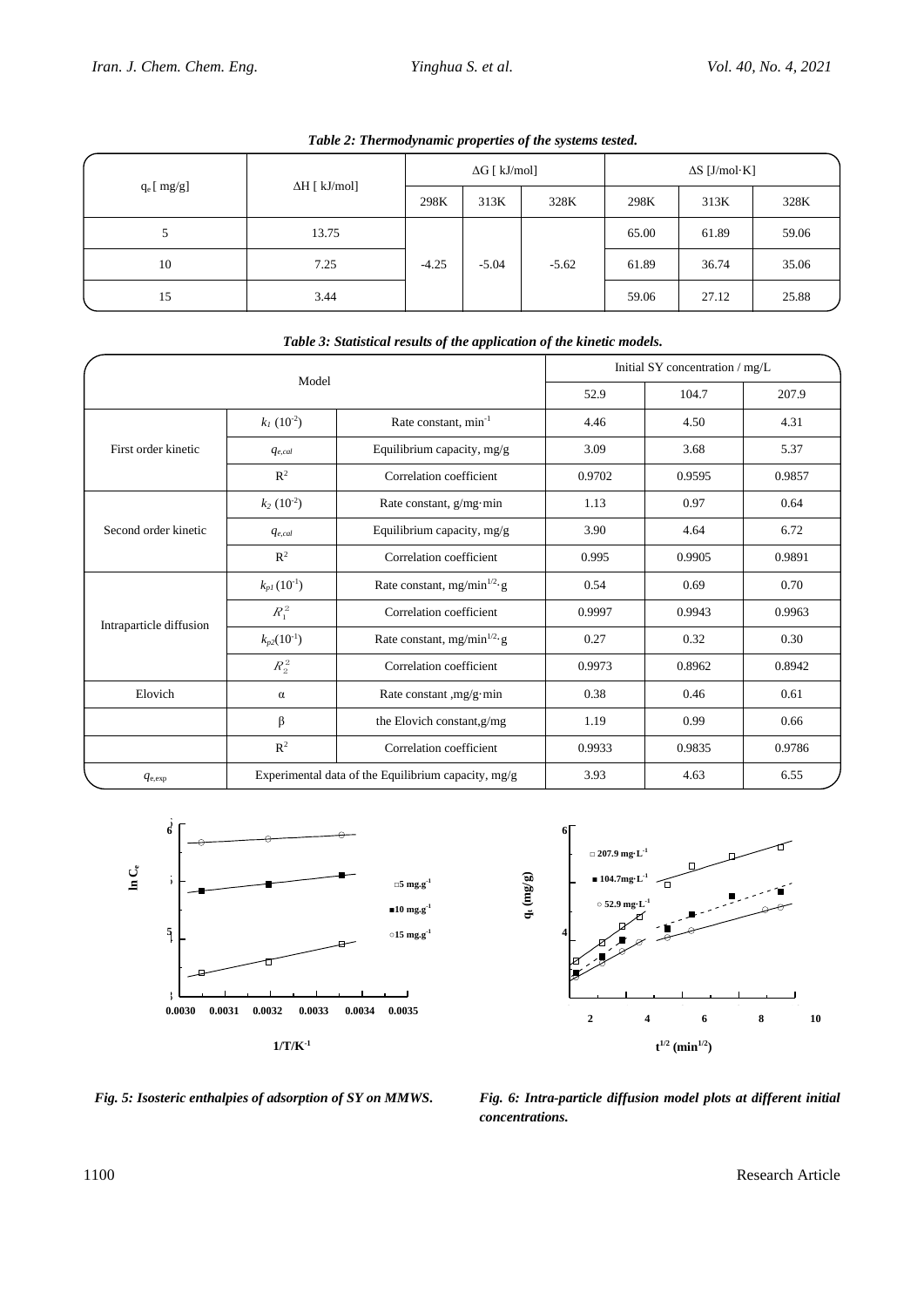| absorbent                           | Langmuir $q_{\text{max}}$ (mg/g) | T (°C) | Adsorbent dosage $(g / 100 \text{ mL}$ solution) | References   |
|-------------------------------------|----------------------------------|--------|--------------------------------------------------|--------------|
| Activated carbon from oak tree wood | 5.84–30.12                       |        | $0.1 - 0.5$                                      | [50]         |
| CAT modified Ramulus mori           | 18.2                             | 25     |                                                  | [51]         |
| Unmodified peanut husk              | 28.9                             | 20     | 0.33                                             | $[4]$        |
| Unmodified peanut husk              | 13.9                             | 20     | 0.5                                              | $[52]$       |
| Straw biochar                       | 25.1                             | -      |                                                  | $[53]$       |
| Macroporous resin D301T             | 31.5                             | 55     | 0.25                                             | $[54]$       |
| Raw walnut shell                    | $\Omega$                         | 25     | 0.2                                              | Present Work |
| Methanol modified walnut shell      | 18.35                            | 25     | 0.2                                              | Present Work |

*Table 4: Comparison of Adsorption Capacities of Various Adsorbents for SY.*

# *Comparison of SY adsorption on different adsorbents reported in the literature*

According to the Langmuir maximum SY adsorption capacities of different low-cost adsorbents listed in Table 4, *q*max of MMWS for SY was comparable to that of other lowcost adsorbents. MMWS could be used as a promising adsorbent for dye removal from aqueous solutions.

### **CONCLUSIONS**

This study showed that modification of walnut shell with methanol could significantly enhance SY adsorption efficiency. The equilibrium data fitted well with the Freundlich model, and the maximum SY adsorption capacity of MMWS as determined by the Langmuir model was 18.35 mg / g at 298 K. The adsorption kinetics followed he pseudo-second-order model. It can be concluded that the technique presented in this study has an optimistic outlook for practical application in adsorbent modification and SY removal from water.

#### **Acknowledgment**

The authors acknowledge the Foundation of Chongqing Municipal Education Committee (KJ1600619), and the Foundation of Environmental Pollution Control Technology Innovative Team.

*Received : Jul. 1, 2020 ; Accepted : Oct. 12, 2020*

#### **REFERENCES**

[1] Magdya Y.H., Altaherb H., [Kinetic Analysis of](https://www.sciencedirect.com/science/article/pii/S2213343718300095)  [the Adsorption of Dyes from High Strength Wastewater](https://www.sciencedirect.com/science/article/pii/S2213343718300095)  [on Cement Kiln Dust,](https://www.sciencedirect.com/science/article/pii/S2213343718300095) *J. Environ. Chem. Eng.,* **6**: 834- 841 (2018).

- [2] Porhemmat S., Ghaedi M., Rezvani A.R., Azqhandi M.H.A., Bazrafshan A.A., [Nanocomposites: Synthesis,](https://www.sciencedirect.com/science/article/pii/S1350417717301542)  [Characterization and its Application to Removal Azo](https://www.sciencedirect.com/science/article/pii/S1350417717301542)  [Dyes Using Ultrasonic Assisted Method: Modeling](https://www.sciencedirect.com/science/article/pii/S1350417717301542)  [and Optimization,](https://www.sciencedirect.com/science/article/pii/S1350417717301542) *Ultrason Sonochem.*, **38**: 530-543 (2017).
- [3] Goswami M., Phuka P., [Enhanced Adsorption of Cationic](https://www.sciencedirect.com/science/article/pii/S2213343717303202)  [Dyes Using Sulfonic Acid Modified Activated Carbon,](https://www.sciencedirect.com/science/article/pii/S2213343717303202) *J. Environ. Chem. Eng.,* **5**: 3508-3517 (2017).
- [4] Song Y., Liu Y., Chen S., Xu H., Liao Y., [SY](https://www.researchgate.net/publication/286298095_Sunset_Yellow_adsorption_by_peanut_husk_in_batch_mode)  [Adsorption by Peanut Husk in Batch Mode,](https://www.researchgate.net/publication/286298095_Sunset_Yellow_adsorption_by_peanut_husk_in_batch_mode) *Fresen. Environ. Bull.,* **23**: 1074-1079 (2014).
- [5] Song Y., Liu Y., Chen S., Qin H.,Xu H., [Carmine](https://www.researchgate.net/publication/279319576_Carmine_Adsorption_from_Aqueous_Solution_by_Crosslinked_Peanut_Husk)  [Adsorption From Aqueous Solution by Crosslinked](https://www.researchgate.net/publication/279319576_Carmine_Adsorption_from_Aqueous_Solution_by_Crosslinked_Peanut_Husk)  [Peanut Husk,](https://www.researchgate.net/publication/279319576_Carmine_Adsorption_from_Aqueous_Solution_by_Crosslinked_Peanut_Husk) *Iran. J. Chem. Chem. Eng. (IJCCE),* **33**: 69-77 (2014).
- [6] Dardouri S., Sghaier J., [A Comparative Study of](https://www.researchgate.net/publication/316459502_A_comparative_study_of_adsorption_and_regeneration_with_different_agricultural_wastes_as_adsorbents_for_the_removal_of_methylene_blue_from_aqueous_solution)  [Adsorption and Regeneration with Different](https://www.researchgate.net/publication/316459502_A_comparative_study_of_adsorption_and_regeneration_with_different_agricultural_wastes_as_adsorbents_for_the_removal_of_methylene_blue_from_aqueous_solution)  [Agriculture Wastes as Adsorbents for the Removal of](https://www.researchgate.net/publication/316459502_A_comparative_study_of_adsorption_and_regeneration_with_different_agricultural_wastes_as_adsorbents_for_the_removal_of_methylene_blue_from_aqueous_solution)  [Methylene Blue from Aqueous Solution,](https://www.researchgate.net/publication/316459502_A_comparative_study_of_adsorption_and_regeneration_with_different_agricultural_wastes_as_adsorbents_for_the_removal_of_methylene_blue_from_aqueous_solution) *Chin. J. Chem. Eng.,* **25**:1282-1287 (2017).
- [7] Banerjee S., Chattopadhyaya M.C., [Adsorption](https://www.researchgate.net/publication/275530320_Adsorption_characteristics_for_the_removal_of_a_toxic_dye_tartrazine_from_aqueous_solutions_by_a_low_cost_agricultural_by-product)  [Characteristics for the Removal of a Toxic Dye,](https://www.researchgate.net/publication/275530320_Adsorption_characteristics_for_the_removal_of_a_toxic_dye_tartrazine_from_aqueous_solutions_by_a_low_cost_agricultural_by-product)  [Tartrazine from Aqueous Solutions by a Low Cost](https://www.researchgate.net/publication/275530320_Adsorption_characteristics_for_the_removal_of_a_toxic_dye_tartrazine_from_aqueous_solutions_by_a_low_cost_agricultural_by-product)  [Agricultural by-Product,](https://www.researchgate.net/publication/275530320_Adsorption_characteristics_for_the_removal_of_a_toxic_dye_tartrazine_from_aqueous_solutions_by_a_low_cost_agricultural_by-product) *Arab. J. Chem.*, **10**: S1629- S1638 (2017).
- [8] Temesgen F., Gabbiye N., Sahu O., [Biosorption of](https://www.sciencedirect.com/science/article/pii/S246802301830021X)  [Reactive Red Dye \(RRD\) On Activated Surface of](https://www.sciencedirect.com/science/article/pii/S246802301830021X)  [Banana and Orange Peels: Economical Alternative for](https://www.sciencedirect.com/science/article/pii/S246802301830021X)  [Textile Effluent,](https://www.sciencedirect.com/science/article/pii/S246802301830021X) *Surf. Interfaces*.,**12**: 151-159 (2018).
- [9] Etim U.J., Umoren S.A., Eduok U.M., [Coconut](https://www.sciencedirect.com/science/article/pii/S1319610312001470) Coir Dust as a [Low Cost Adsorbent for the Removal of](https://www.sciencedirect.com/science/article/pii/S1319610312001470)  [Cationic Dye from Aqueous Solution,](https://www.sciencedirect.com/science/article/pii/S1319610312001470) *J. Saudi. Chem. Soc.,* **20**: S67-S76 (2016).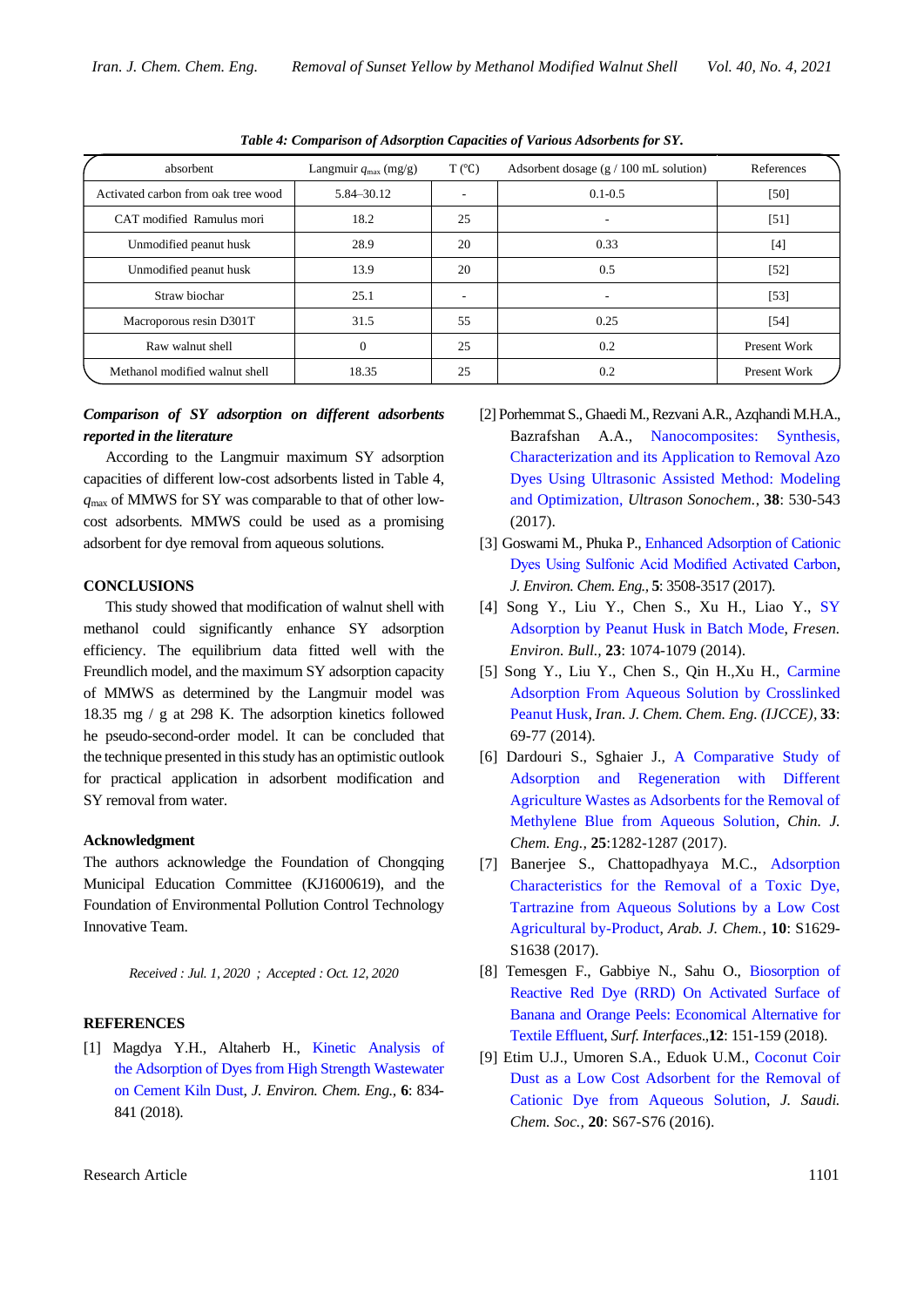- [10] Banerjee M., Basu R.K., Das S.K., [Cr\(VI\) Adsorption](https://www.sciencedirect.com/science/article/pii/S0957582018300922)  [by a Green Adsorbent Walnut Shell: Adsorption](https://www.sciencedirect.com/science/article/pii/S0957582018300922)  [Studies, Regeneration Studies, Scale-Up Design and](https://www.sciencedirect.com/science/article/pii/S0957582018300922)  [Economic Feasibility,](https://www.sciencedirect.com/science/article/pii/S0957582018300922) *Process Saf. Environ.,* **116**: 693-702(2018).
- [11] Miyaha Y., Lahrichi A., Idrissi M., Khalil A., Zerrouq F., [Adsorption of Methylene Blue Dye from Aqueous](https://www.sciencedirect.com/science/article/pii/S2468023018301421)  [Solutions onto Walnut Shells Powder: Equilibrium](https://www.sciencedirect.com/science/article/pii/S2468023018301421)  [and Kinetic Studies,](https://www.sciencedirect.com/science/article/pii/S2468023018301421) *Surf. Interfaces.,* **11**: 74-81 (2018).
- [12] Dahri M.K., Kooh M. R. R, Lim L.B.L., [Water](https://www.sciencedirect.com/science/article/pii/S221334371400150X)  [Remediation Using Low Cost Adsorbent](https://www.sciencedirect.com/science/article/pii/S221334371400150X)  [Walnut Shell for Removal o](https://www.sciencedirect.com/science/article/pii/S221334371400150X) Malachite Green: [Equilibrium, Kinetics, Thermodynamic and](https://www.sciencedirect.com/science/article/pii/S221334371400150X)  [Regeneration Studies,](https://www.sciencedirect.com/science/article/pii/S221334371400150X) *J. Environ. Chem. Eng.,* **2**: 1434-1444 (2014).
- [13] Zhou R., Zhou R., Zhang X., Tu S.,Yin Y.,Yang S., Ye L., [An Efficient Bio-Adsorbent for the Removal](https://www.sciencedirect.com/science/article/pii/S1876107016303674)  of [Dye: Adsorption Studies and Cold Atmospheric](https://www.sciencedirect.com/science/article/pii/S1876107016303674)  [Plasma Regeneration,](https://www.sciencedirect.com/science/article/pii/S1876107016303674) *J. Taiwan Inst. Chem. E.,* **68**: 372-378 (2016).
- [14] Guo H., Bi C., Zeng C., Ma W., Yan L., Li K., Wei K., Camellia Oleifera [Seed Shell Carbon as an](https://www.sciencedirect.com/science/article/pii/S0167732217336164)  [Efficient Renewable Bio-Adsorbent for the](https://www.sciencedirect.com/science/article/pii/S0167732217336164)  [Adsorption Removal of Hexavalent Chromium and](https://www.sciencedirect.com/science/article/pii/S0167732217336164)  [Methylene Blue from Aqueous Solution,](https://www.sciencedirect.com/science/article/pii/S0167732217336164) *J. Mol. Liq.,* **249**:629-636(2018).
- [15] Ahsaine H.A., Zbair M., Anfar Z., Naciri Y., Eihaouti R. EI Alem N., Ezahri M., [Cationic Dyes Adsorption](https://www.sciencedirect.com/science/article/pii/S2468519418300314)  [Onto High Surface Area 'Almond Shell' Activated](https://www.sciencedirect.com/science/article/pii/S2468519418300314)  [Carbon: Kinetics, Equilibrium Isotherms and Surface](https://www.sciencedirect.com/science/article/pii/S2468519418300314)  [Statistical Modeling,](https://www.sciencedirect.com/science/article/pii/S2468519418300314) *Mater. Today Chem.,* **8**: 121- 132 (2018).
- [16] Smitha T., Santhi T., Prasad A.L., [Manonmani S.,](https://www.sciencedirect.com/science/article/pii/S187853521200189X)  [Cucumis Sativus Used as Adsorbent for the Removal](https://www.sciencedirect.com/science/article/pii/S187853521200189X)  [Of Dyes from Aqueous Solution,](https://www.sciencedirect.com/science/article/pii/S187853521200189X) *Arab. J. Chem.,* **10**: S244-S251(2017).
- [17] Hong G., Wang Y.[, Syntehsis of Low-Cost Adsorbent](https://www.sciencedirect.com/science/article/pii/S0169433217319190)  [From Rice Bran for the Removal of Reactive Dye](https://www.sciencedirect.com/science/article/pii/S0169433217319190)  [Based on the Response Surface Methodology,](https://www.sciencedirect.com/science/article/pii/S0169433217319190) *Appl. Surf. Sci.,* **423(30)**:800-809(2017).
- [18] Cao J., Lin J., Fang F., Zhang M., Hu Z., [A New](https://www.sciencedirect.com/science/article/pii/S0960852414005513)  [Adsorbent by Modifying Walnut Shell for the](https://www.sciencedirect.com/science/article/pii/S0960852414005513)  [Removal of Anionic Dye: Kinetic and](https://www.sciencedirect.com/science/article/pii/S0960852414005513)  [Thermodynamic Studies,](https://www.sciencedirect.com/science/article/pii/S0960852414005513) *Bioresource Technol.,* **163**: 199-205 (2014).
- [19] Ashrafi M., Cahmjangali M. A., Bagherian G., Goudarzi N., [Application of linear and Non-Linear](https://www.sciencedirect.com/science/article/pii/S1386142516304413)  [Methods for Modeling Removal Efficiency of Textile](https://www.sciencedirect.com/science/article/pii/S1386142516304413)  [Dyes from Aqueous Solutions Using Magnetic Fe](https://www.sciencedirect.com/science/article/pii/S1386142516304413)<sub>3</sub>O<sub>4</sub> [Impregnated onto Walnut Shell,](https://www.sciencedirect.com/science/article/pii/S1386142516304413) *Spetrochim Acta Part A: Molecular and Biomolecular Spectroscopy*, **171**: 268-279 (2017).
- [20] Fu G.Y., Viraraghavan T., [Dye Bioadsorption Sites](https://www.researchgate.net/publication/11368330_Dye_biosorption_sites_in_Aspergillus_niger)  [in Aspergillus Niger,](https://www.researchgate.net/publication/11368330_Dye_biosorption_sites_in_Aspergillus_niger) *Bioresource Technol.,* **82**: 139- 145 (2002).
- [21] Tiemann K.J., Gamez G., Dokken K., Parsons J.G., Gardea-Torresdey J.L., [Chemical Modification](https://www.sciencedirect.com/science/article/pii/S0026265X02000218)  [and X-Ray Absorption Studies for Lead\(II\) Binding](https://www.sciencedirect.com/science/article/pii/S0026265X02000218)  [by Medicago Sativa \(Alfalfa\)Biomass,](https://www.sciencedirect.com/science/article/pii/S0026265X02000218) *Microchem. J.,* **71(2–3)**: 287–293(2002).
- [22] Lagergren S., About the Theory of So-Called [Adsorption of Soluble Substances,](https://www.researchgate.net/publication/284894476_About_the_theory_of_so-called_adsorption_of_solution_substances) *Kungl. Svenska Vetenskapsakademiens Handlingar,* **24**: 1-39 (1898).
- [23] Ho Y.S., McKay G., [Pseudo-Second Order Model](https://www.sciencedirect.com/science/article/pii/S0032959298001125) [for Sorption Processes,](https://www.sciencedirect.com/science/article/pii/S0032959298001125) *Process Biochem.,* **34**: 451- 465 (1999).
- [24] Weber W.J., Morriss J.C., [Kinetics of Adsorption](https://www.researchgate.net/publication/281080064_Kinetics_of_Adsorption_on_Carbon_From_Solution)  [on Carbon from Solution,](https://www.researchgate.net/publication/281080064_Kinetics_of_Adsorption_on_Carbon_From_Solution) *J. Sanit. Eng. Div.,* **89**:31- 60(1963).
- [25] Song Y., Xu H., Ren J., Adsorption Study for [Removal of Sunset Yellow by Ethylenediamine](https://www.tandfonline.com/doi/abs/10.1080/19443994.2015.1086897)  [Modified Peanut Husk,](https://www.tandfonline.com/doi/abs/10.1080/19443994.2015.1086897) *Desalin. Water Treat.,* **57(37)**: 17585-17592 (2016).
- [26] Song Y., He F., Xu H., [Treatment of Wastewater](https://www.researchgate.net/publication/309658695_Treatment_of_Wastewater_Containing_Crystal_Violet_Using_Walnut_Shell)  [Containing Crystal Violet Using Walnut Shell,](https://www.researchgate.net/publication/309658695_Treatment_of_Wastewater_Containing_Crystal_Violet_Using_Walnut_Shell) *J. Residual Sci. Technol.,* **13(4)**:243-249(2016).
- [27] Li Y., Gao B., Wu T., Wang B., Li X., [Adsorption](https://www.sciencedirect.com/science/article/pii/S030438940801337X)  [Properties of Aluminum Magnesium Mixed](https://www.sciencedirect.com/science/article/pii/S030438940801337X)  [Hydroxide for the Model Dye Reactive Brilliant](https://www.sciencedirect.com/science/article/pii/S030438940801337X)  [Red K-2BP,](https://www.sciencedirect.com/science/article/pii/S030438940801337X) *J. Hazard. Mater.,* **164**: 1098-1104 (2009).
- [28] Fernando P. de S., Beatriz N. C., Liliane M. N., [Effect of pH on the adsorption of Sunset Yellow FCF](https://www.sciencedirect.com/science/article/pii/S1385894712014763)  Food Dye Into a [Layered Double hydroxide\(CaAl-](https://www.sciencedirect.com/science/article/pii/S1385894712014763)[LDH-NO3\),](https://www.sciencedirect.com/science/article/pii/S1385894712014763) *Chem. Eng. J.,* **215-216(15)**: 122- 127(2103).
- [29] Shamsayei M., Yamini Y., Asiabi H., [Fabrication of](https://www.sciencedirect.com/science/article/pii/S0021979718306702)  [Zwitterionic Histidine/Layered Double Hydroxide](https://www.sciencedirect.com/science/article/pii/S0021979718306702)  [Hybrid Nanosheets for Highly Efficient and Fast](https://www.sciencedirect.com/science/article/pii/S0021979718306702)  [Removal of Anionic Dyes,](https://www.sciencedirect.com/science/article/pii/S0021979718306702) *J. Colloid Interf. Sci.,* **529**: 255-264 (2018).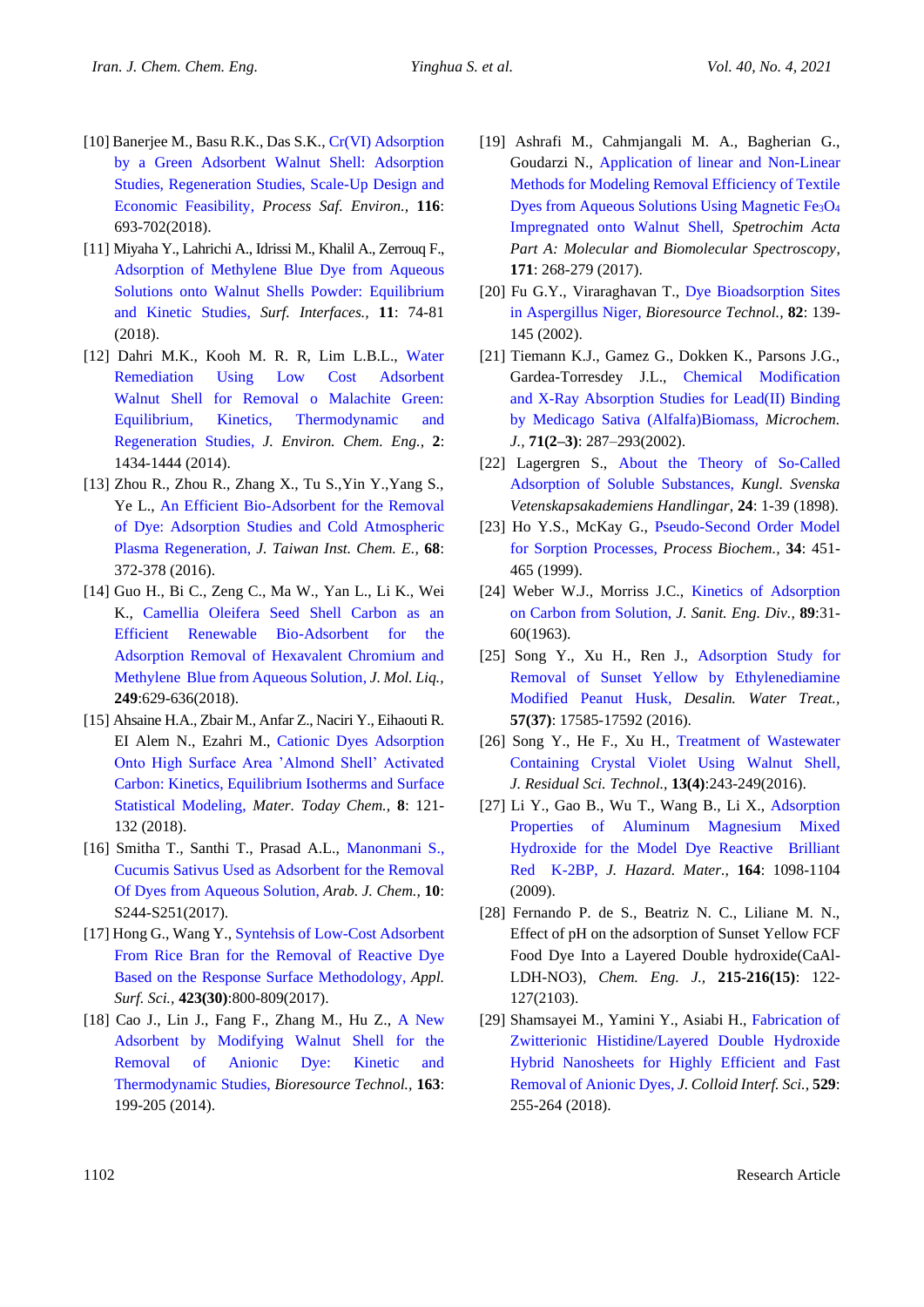- [30] Nagarpita M.V., Roy P., Shruthi S.B., Sailaja R.R.N., [Synthesis and Swelling Characteristics of Chitosan](https://www.ncbi.nlm.nih.gov/pubmed/28479393)  [and CMC Grafted Sodium Acrylate-Co-Acrylamide](https://www.ncbi.nlm.nih.gov/pubmed/28479393)  [Using Modified Nanoclay and Examing its Efficiency](https://www.ncbi.nlm.nih.gov/pubmed/28479393)  [for Removal of Dyes,](https://www.ncbi.nlm.nih.gov/pubmed/28479393) *Int. J. Biol. Macromol.,* **102**: 1226-1240 (2017).
- [31] Subbaiah M.V., Kim D., Adsorption of Methyl [Orange from Aqueous Solution by Aminated](https://www.ncbi.nlm.nih.gov/pubmed/?term=Adsorption+of+methyl+orange+from+aqueous+solution+by+aminated+pumpkin+seed+powder%3AKinetics%2C+isotherms%2C+and+thermodynamic+studies)  [Pumpkin Seed Powder: Kinetics, Isotherms, and](https://www.ncbi.nlm.nih.gov/pubmed/?term=Adsorption+of+methyl+orange+from+aqueous+solution+by+aminated+pumpkin+seed+powder%3AKinetics%2C+isotherms%2C+and+thermodynamic+studies)  [Thermodynamic Studies,](https://www.ncbi.nlm.nih.gov/pubmed/?term=Adsorption+of+methyl+orange+from+aqueous+solution+by+aminated+pumpkin+seed+powder%3AKinetics%2C+isotherms%2C+and+thermodynamic+studies) *Ecotox Environ. Safe.,* **128**: 109-117(2016).
- [32] Abdel-Khalek M.A., Abdel Rahman M.K., Francis A.A., [Exploring the Adsorption Behavior of Cationic and](https://www.sciencedirect.com/science/article/pii/S2213343716304377)  [Anionic Dyes on Industrial Waste Shells of Egg,](https://www.sciencedirect.com/science/article/pii/S2213343716304377) *J Environ. Chem.Eng.,* **5(1)**: 319-327(2017).
- [33] Foo K.Y., [Value-Added Utilization of Maize Cobs](https://www.sciencedirect.com/science/article/pii/S0957582016000252)  [Waste as an Environmental Friendly Solution for the](https://www.sciencedirect.com/science/article/pii/S0957582016000252)  [Innovative Treatment of Carbofuran,](https://www.sciencedirect.com/science/article/pii/S0957582016000252) *Process Saf. Environ. Prot.*, **100**: 295-304(2016).
- [34] Chinoune K., Bentaleb K., Bouberka Z., Nadim A., Maschke U., [Adsorption of Reactive Dyes from](https://www.sciencedirect.com/science/article/pii/S0169131716300060)  [Aqueous Solution by Dirty Bentonite,](https://www.sciencedirect.com/science/article/pii/S0169131716300060) *Appl. Clay Sci.,* **123**:64-75(2016).
- [35] Low S. K., Tan M. C., [Dye Adsorption Characteristic](https://www.sciencedirect.com/science/article/pii/S2213343718302598)  [of Ultrasound Pre-Treated Pomelo Peel,](https://www.sciencedirect.com/science/article/pii/S2213343718302598) *J. Environ. Chem. Eng.*, **6**: 3502-3509(2018).
- [36] Saraeian A., Hadi A., Raji F., Ghassemi A., Johnson M., Preparation and [Characterization of a](https://www.sciencedirect.com/science/article/pii/S2213343718302549) Novel [Polyethyleneimine Cation-Modified Persimmon](https://www.sciencedirect.com/science/article/pii/S2213343718302549)  [Tannin Bioadsorpbent for Anionic Dye Adsorption,](https://www.sciencedirect.com/science/article/pii/S2213343718302549) *J. Environ. Chem. Eng.,* **6**: 3322–3331 (2018).
- [37] Li X., Wang Z., Ning J., Gao M., Jiang W., Zhou Z., [Preparation and Characterization of a](https://www.sciencedirect.com/science/article/pii/S0301479718303402) Novel [Polyethyleneimine Cation-Modified Permimmon](https://www.sciencedirect.com/science/article/pii/S0301479718303402)  [Tannin Bioadsorbent for Anionic Dye Adsorption](https://www.sciencedirect.com/science/article/pii/S0301479718303402)*, J. Environ. Manage.,* **217**:305-314(2018).
- [38] Wasti A., Awan M.A., [Adsorption of Textile Dye](https://www.sciencedirect.com/science/article/pii/S1815385214000571)  [onto Modified Immobilized Activated Alumina,](https://www.sciencedirect.com/science/article/pii/S1815385214000571) *Journal of the Association of Arab Universities for Basic and Applied Sciences,* **20**:26-31 (2016).
- [39] Ghaedi M., Danaei Ghazanfarkhani M., Khodadoust S., Sohrabi N., Oftade M., [Acceleration of Methylene](https://www.sciencedirect.com/science/article/pii/S1226086X13005194)  [Blue Adsorption onto Activated Carbon Prepared](https://www.sciencedirect.com/science/article/pii/S1226086X13005194)  from Dross Licorice by Ultrasonic: Equilibrium, [Kinetic and Thermodynamic Studies,](https://www.sciencedirect.com/science/article/pii/S1226086X13005194) *J. Ind. Eng. Chem.,* **20**: 2548-2560 (2014).
- [40] Manjot S., Harmanjit S. D., Harminder Si., [Surface](https://www.sciencedirect.com/science/article/pii/S2214714416301969)  [Modified Spinel Cobalt Ferrite Nanoparticles](https://www.sciencedirect.com/science/article/pii/S2214714416301969)  [for Cationic Dye Removal: Kinetic and](https://www.sciencedirect.com/science/article/pii/S2214714416301969)  [Thermodynamic Studies,](https://www.sciencedirect.com/science/article/pii/S2214714416301969) *J. Water Process Eng.,* **11**:152-161(2016).
- [41] Belbachir I., Makhoukhi B., [Adsorption of](https://www.sciencedirect.com/science/article/pii/S187610701730086X)  [Bezathrendyes onto Sodic Bentonite from Aqueous](https://www.sciencedirect.com/science/article/pii/S187610701730086X)  [Solutions,](https://www.sciencedirect.com/science/article/pii/S187610701730086X) *J. Taiwan Inst. Chem. E.,* **75**: 105-111 (2017).
- [42] Zaker Y., Hossain M.A., Islam T.S.A., [Adsorption](https://www.researchgate.net/publication/288231376_Adsorption_kinetics_of_methylene_blue_onto_clay_fractionated_from_Bijoypur_soil_Bangladesh)  [Kinetics of Methylene Blue onto Clay Fractionated](https://www.researchgate.net/publication/288231376_Adsorption_kinetics_of_methylene_blue_onto_clay_fractionated_from_Bijoypur_soil_Bangladesh)  [from Bijoypur Soil, Bangladesh,](https://www.researchgate.net/publication/288231376_Adsorption_kinetics_of_methylene_blue_onto_clay_fractionated_from_Bijoypur_soil_Bangladesh) *Res. J.Chem. Sci.,* **3(2)**:65-72(2013).
- [43] Hemmati F., Norouzbeigi R., Sarbisheh F., Shayestah H., [Malachite Green Removal Using Modified](https://www.sciencedirect.com/science/article/pii/S1876107015003302#!)  [Sphagnum Peat Moss as A Low-Cost](https://www.sciencedirect.com/science/article/pii/S1876107015003302#!)  [Biosorbent: Kinetic, Equilibrium and](https://www.sciencedirect.com/science/article/pii/S1876107015003302#!)  [Thermodynamic Studies,](https://www.sciencedirect.com/science/article/pii/S1876107015003302#!) *J. Taiwan Inst. Chem. E.,*  **58**: 482-489 (2016).
- [44] Marzbali M.H., Esmaieli M., Abolghasemi H., Marzbali M.H., Tetracycline Adsorption by  $H_3PO_4$ -[Activated Carbon Produced from Apricot Nut Shells:](https://www.sciencedirect.com/science/article/pii/S0957582016300854)  [A Batch Study,](https://www.sciencedirect.com/science/article/pii/S0957582016300854) *Process Saf. Environ.*, **102**: 700-709 (2016).
- [45] Ma J., Jia Y., Jing Y., Sun J., Kinetics and [Thermodynamics of Methylene Blue Adsorption](https://www.sciencedirect.com/science/article/pii/S0143720811002403)  [by Cobalt-Hectorite Composite,](https://www.sciencedirect.com/science/article/pii/S0143720811002403) *Dyes and Pigments.,* **93**: 1441-1446 (2012).
- [46] Mohammed D., Tanweer A., Shahnaz M., Mehraj A., Lou Z., Zhou P., [Use Ofbananatrunkwaste](https://www.onacademic.com/detail/journal_1000040411682010_ef1c.html)  [Asactivated Carboninscavenging Methylene Blue](https://www.onacademic.com/detail/journal_1000040411682010_ef1c.html)  [Dye: Kinetic, Thermodynamic, and Isotherm Studies,](https://www.onacademic.com/detail/journal_1000040411682010_ef1c.html) *Bioresour. Technol. Rep.,* **3**:127-137(2018).
- [47] Mousavi S.J., Parvini M., Ghorbani M.[, Experimental](https://www.sciencedirect.com/science/article/pii/S0144861718301310)  [Design Data for the Zinc Ions Adsorption Based on](https://www.sciencedirect.com/science/article/pii/S0144861718301310)  [Mesoporous Modified Chitosan Using Central](https://www.sciencedirect.com/science/article/pii/S0144861718301310)  [Composite Design Method,](https://www.sciencedirect.com/science/article/pii/S0144861718301310) *Carbohydr. Polym.,* **188**: 197-212(2018).
- [48] Song Y., Ding S., Chen S., Xu H., Ye M., Ren J., [Removal of Malachite Green In Aqueous Solution by](https://link.springer.com/article/10.1007/s11814-015-0103-1)  [Adsorption on Sawdust,](https://link.springer.com/article/10.1007/s11814-015-0103-1) *Korean J. Chem. Eng.,* **32(12)**: 2443-2448 (2015).
- [49] Bhattacharyya R., Ray S.K., [Adsorption of Industrial](https://www.sciencedirect.com/science/article/pii/S1226086X14003396)  [Dyes by Semi-IPN Hydrogels of Acrylic Copolymers](https://www.sciencedirect.com/science/article/pii/S1226086X14003396)  [and Sodium Alginate](https://www.sciencedirect.com/science/article/pii/S1226086X14003396)*, J. Ind. Eng. Chem.,* **22**: 92-102 (2015).